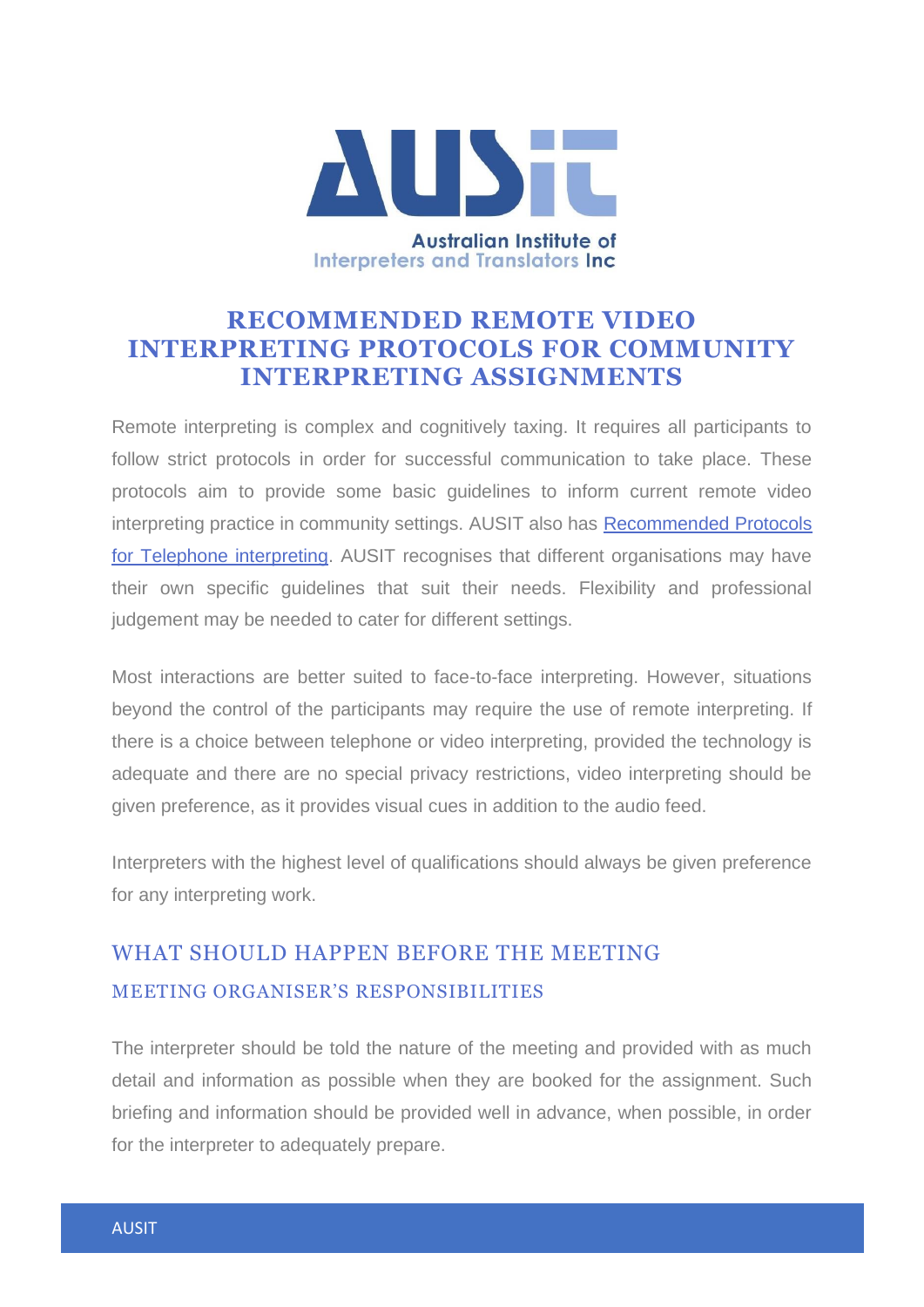If it is an emergency assignment, once the interpreter is allocated, they should be given sufficient time before the assignment commences to allow them to find a suitable and private place in which to take the call, making sure they have access to a good computer, good internet connection, good headphones and microphone and a comfortable desk and chair.

The interpreter should be given an indication of the expected duration of the meeting. For assignments that go over 90 minutes, it is advisable to hire two interpreters to work as a team, especially in complex assignments. When such a practice is not possible, interpreters should be given regular breaks, at least every 20 to 30 minutes.

#### SETTING UP THE MEETING

The meeting organiser should set up the meeting by choosing the relevant options. For example, most video conferencing platforms have password protection, a waiting room, disabled recording by others, etc.

The meeting organiser should appoint a chair to the meeting.

The meeting organiser should send the interpreter the invitation with briefing materials as soon as practicable.

Recording the meeting without the written consent of all involved should not be permitted.

#### INTERPRETERS' RESPONSIBILITIES

Interpreters should ensure that they are in a private place where confidentiality can be maintained.

Interpreters should also consider their positioning and lighting, ensuring that the light faces them and is not behind them.

Interpreters should ensure that they familiarise themselves with the platform being used prior to the assignment and conduct a test call, where possible.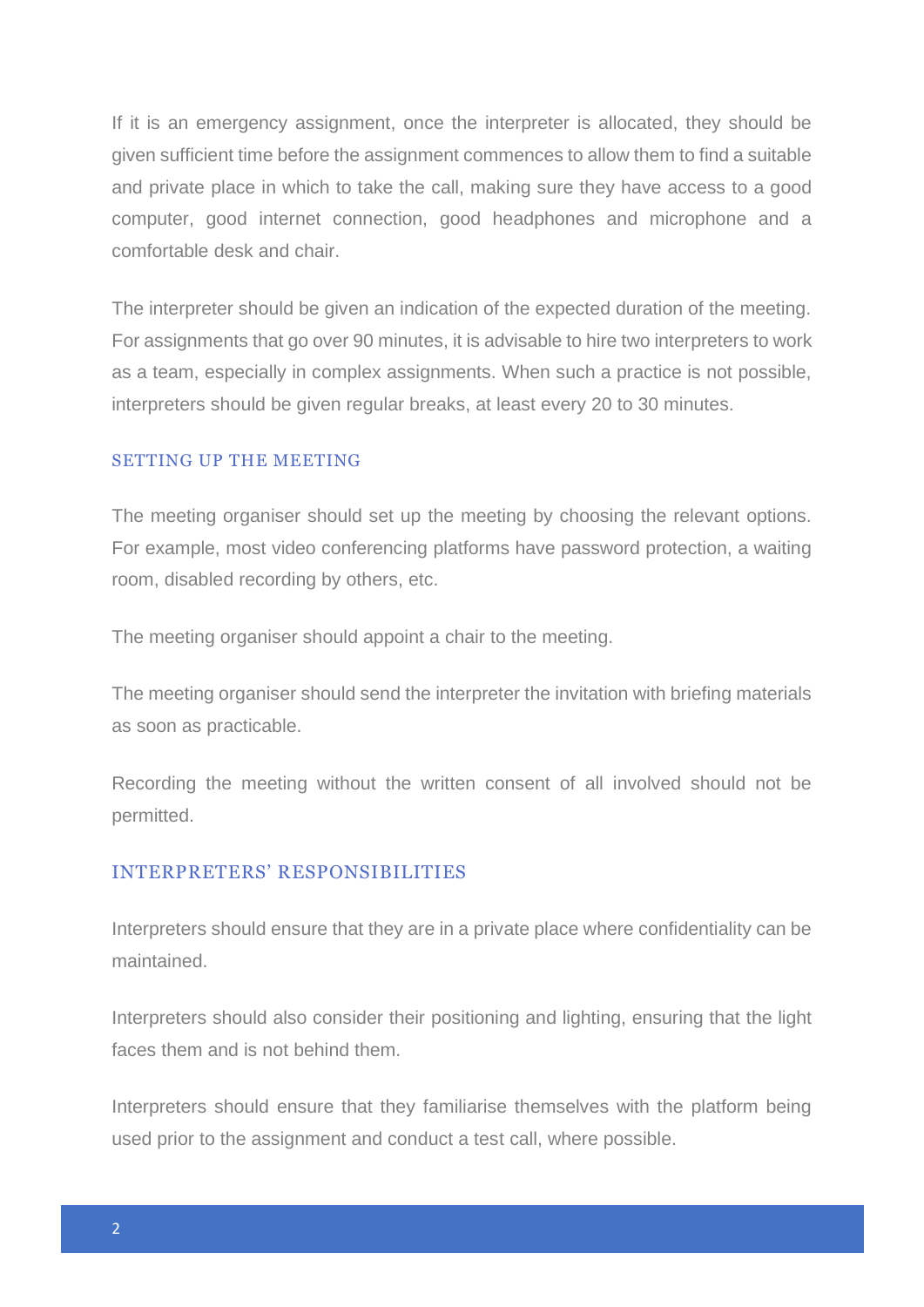Interpreters should avoid swivelling if seated on a swivel chair.

Interpreters should ensure that they are not distracted by any external noises or other activities.

Interpreters should ensure they have the necessary equipment and technology, including: adequate internet connection, a good computer or other suitable device (i.e. laptop, tablet), relevant video conference/remote interpreting application and headphones with noise cancelling microphone.

It is recommended that computers be connected to the internet by ethernet cable rather than using a WiFi connection, where possible.

Interpreters should dress professionally for the assignment and adhere to the **AUSIT** [Code of Ethics](https://ausit.org/wp-content/uploads/2020/02/Code_Of_Ethics_Full.pdf) at all times.

Interpreters may refuse assignments when conditions are not appropriate or when they are not in a position to take the job; or propose alternative arrangements.

# WHAT SHOULD HAPPEN DURING THE MEETING MEETING ORGANISER'S RESPONSIBILITIES

Just before the meeting, the meeting organiser should 'admit' the interpreter first for a briefing. The meeting organiser should brief the interpreter about the meeting, specify any requirements and ask the interpreter to tell the meeting organiser what the interpreter will need in order to perform their duties. The meeting organiser may want to ask the interpreter if there are any cultural differences that the meeting organiser should be aware of.

The meeting organiser should admit other participants and lock the meeting for security.

At the commencement of the meeting, the meeting organiser should ensure there are no technical issues to be resolved.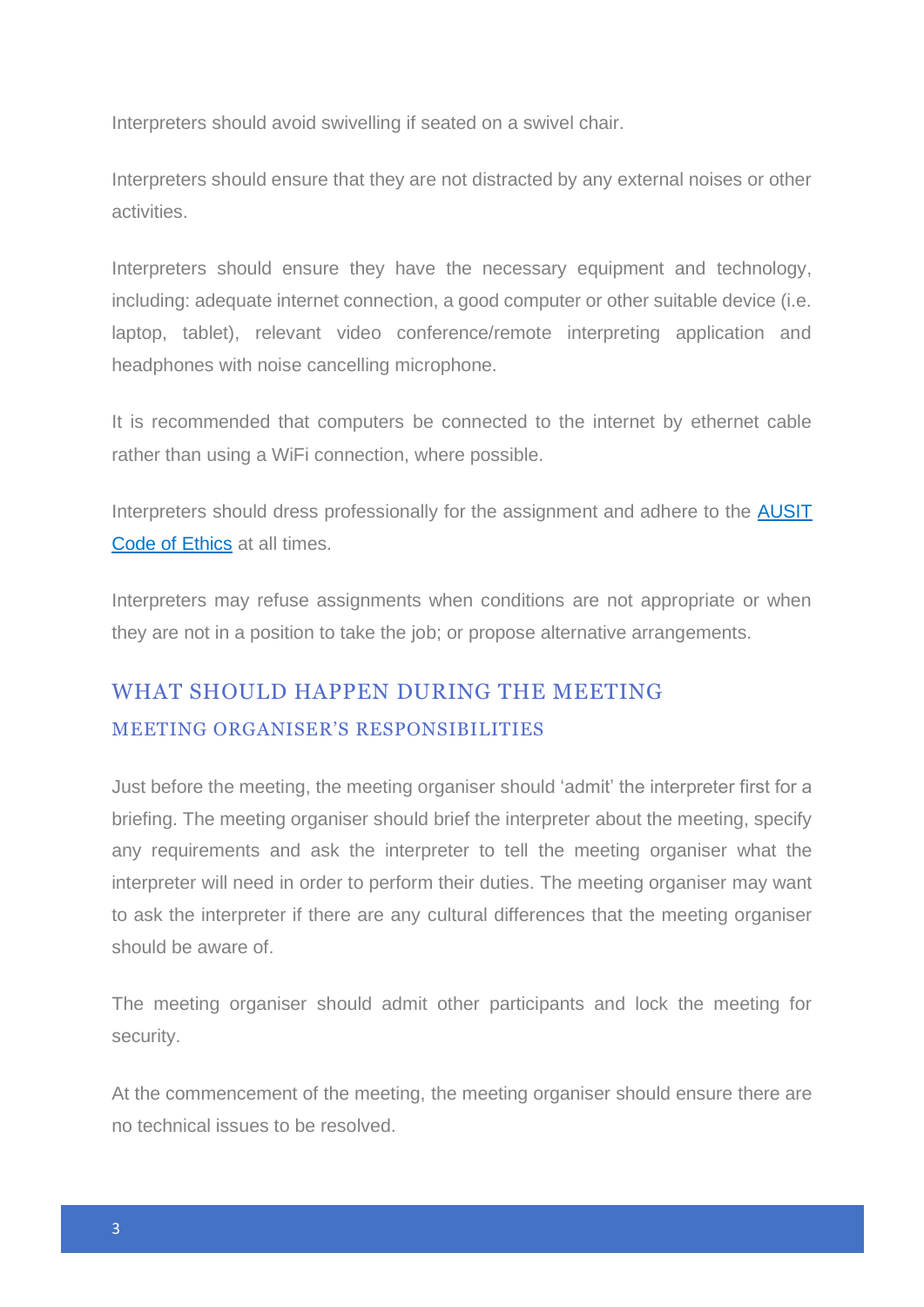The meeting organiser should introduce everyone and explain the interpreter's role as *an impartial professional who will interpret everything faithfully and maintain strict confidentiality.*

The meeting organiser should explain the protocols to be followed as they appear below as succinctly as possible.

### PROTOCOLS TO BE FOLLOWED

The chair of the meeting should control the communication flow and direct turn-taking by all participants.

The chair may wish to mute all participants and unmute them or ask them to unmute themselves when they are required to speak. This will depend on the number of participants.

Only one person can speak at a time.

For large meetings, any participant who wishes to have the floor may use the 'raise hand' function to ask for the floor or write a comment on the chat board. For small meetings, the above may not be needed.

If there is any written text that will be read out during the meeting, the chair will share the screen so the interpreter can do a sight translation.

The interpreter should be given time to interpret the above protocols to the non-English speaker.

Research recommends that interpreters be given breaks every 30 minutes in face-toface interpreting interactions and more often in remote interpreting situations, as the latter is more taxing and causes more fatigue for interpreters. However, interpreters can agree with the meeting organiser when they need to take a break.